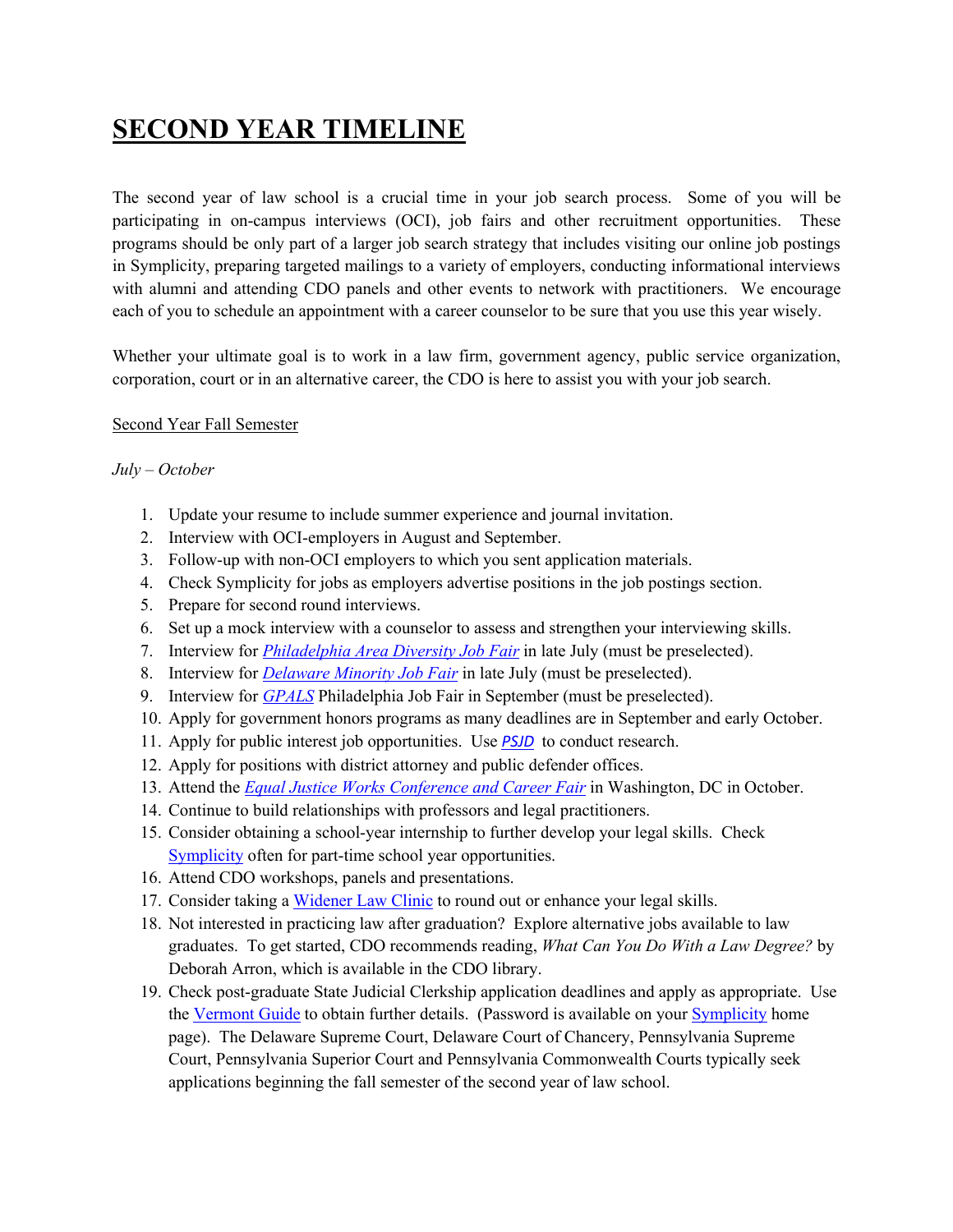- 20. The New Jersey Supreme Court and Appellate Division recommend applicants apply early in their process, at the end of their second year, typically online in mid-June.
- 21. For up-to-date information on applying to Federal Clerkships and for hiring deadlines see *OSCAR*.

## *November – December*

- 1. Focus on exams! If you continue to seek summer employment into the spring semester employers will want to see your second year, first semester grades.
- 2. Send resumes and cover letters to small and medium-sized law firms in which you are interested. Use Martindale, Linked-In, NALP and local bar association directories to conduct research.
- 3. Meet with a career counselor if you do not have a job for the summer.
- 4. Continue to check Symplicity as employers advertise positions in the Job Postings section.
- 5. Register for the *Public Interest Public Service Job* (PIPS) Job Fair held in February.
- 6. Plan to sit for the Multistate Professional Responsibility Exam (MPRE).
- 7. Consider applying for the Judicial Externship Program.

## Second Year Spring Semester

#### *January – February*

- 1. Participate in the Spring On and Off-Campus Interviewing Program (OCI).
- 2. Continue to check **Symplicity** as employers will post positions online.
- 3. Sign up for a Mock Interview in early January to hone your interviewing skills.
- 4. Consider finding a school year internship/externship.
- 5. Attend the *PIPS* Job Fair in February if previously registered and selected to interview.
- 6. Send resumes and cover letters to small and medium sized firms in which you are interested. Use Martindale, Linked-In, NALP and local bar association directories to conduct research.
- 7. Attend CDO panels and workshops.
- 8. Meet with a counselor if you continue to seek a summer job to review your search strategy.
- 9. Check with State Appellate Courts to ascertain timetable for post graduate clerkships; some deadlines may be as early as the spring of your second year in law school. Use the Vermont Guide to obtain further details. (Password is available on your Symplicity homepage).
- 10. Apply for the *Josiah Oliver Wolcott Fellowship Program* if interested in working as a Judicial Clerk for the Delaware Supreme Court or the Delaware Court of Chancery (Applications are due in early March).

## *March – May*

- 1. Meet with a counselor.
- 2. Consider working as a Research Assistant for a Professor.
- 3. If you are interested in applying for a Clerkship, review CDO's *Judicial Clerkship Tips Sheet*.